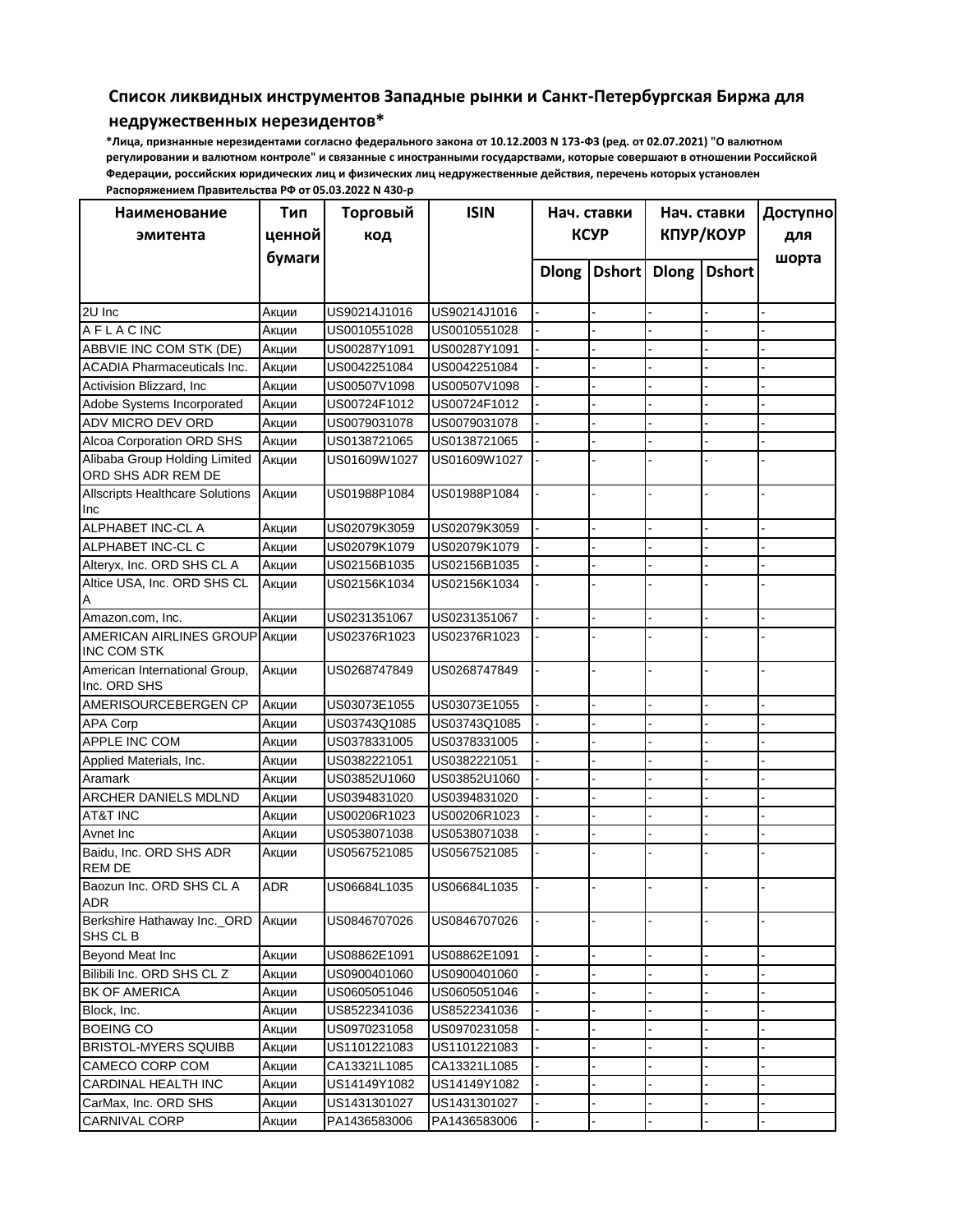| CEF PIONEER MUNICIPAL &<br>Акции<br>US69318G1067<br>US69318G1067<br><b>EQUITY INCOME TRUST</b><br>US1630921096<br>US1630921096<br>Chegg Inc<br>Акции<br>CHEVRON CORP<br>US1667641005<br>US1667641005<br>Акции<br>Cinemark Holdings Inc<br>US17243V1026<br>US17243V1026<br>Акции<br>Cinemark Holdings, Inc.<br>Citigroup Inc<br>Акции<br>US1729674242<br>US1729674242<br>CloudFlare Inc<br>Акции<br>US18915M1071<br>US18915M1071<br>COCA COLA CO COM<br>Акции<br>US1912161007<br>US1912161007<br>Coinbase Global Inc<br>Акции<br>US19260Q1076<br>US19260Q1076<br><b>CONOCOPHILLIPS</b><br>US20825C1045<br>US20825C1045<br>Акции<br>Continental Resources, Inc.<br>US2120151012<br>US2120151012<br>Акции<br>ORD SHS<br>US2270461096<br>Crocs Inc<br>Акции<br>US2270461096<br>Danaher Corporation<br>Акции<br>US2358511028<br>US2358511028<br>Deere & Company<br>Акции<br>US2441991054<br>US2441991054<br>Delek US Holdings Inc<br>US24665A1034<br>US24665A1034<br>Акции<br>DELTA AIR LINES INC (DE),<br>Акции<br>US2473617023<br>US2473617023<br>ATLANTA, GA COM NEW<br>DEVON ENERGY CP (OK)<br>US25179M1036<br>US25179M1036<br>Акции<br>US25400W1027<br>US25400W1027<br>Digital Turbine Inc<br>Акции<br>DXC Technology Co<br>Акции<br>US23355L1061<br>US23355L1061<br>eHealth Inc<br>Акции<br>US28238P1093<br>US28238P1093<br><b>EQT Corporation</b><br>Акции<br>US26884L1098<br>US26884L1098<br>Etsy Inc<br>Акции<br>US29786A1060<br>US29786A1060<br><b>EXXON MOBIL CORP COM</b><br>Акции<br>US30231G1022<br>US30231G1022<br>Five Below, Inc. ORD SHS<br>Акции<br>US33829M1018<br>US33829M1018<br>Ford Motor Company_ORD<br>US3453708600<br>US3453708600<br>Акции<br><b>SHS</b><br><b>FRANKLIN RES INC</b><br>US3546131018<br>Акции<br>US3546131018<br>US35671D8570<br>Freeport-McMoRan Inc<br>US35671D8570<br>Акции<br>G1 Therapeutics Inc<br>US3621LQ1099<br>US3621LQ1099<br>Акции<br>US3647601083<br>US3647601083<br>Gap, Inc.<br>Акции<br><b>GENERAL MOTORS CO</b><br>US37045V1008<br>Акции<br>US37045V1008<br>Global Blood Therapeutics, Inc. Акции<br>US37890U1088<br>US37890U1088<br><b>ORD SHS</b><br>Globaltrans Investment ORD<br>Акции<br>US37949E2046<br>US37949E2046<br>SHS GDR REG S<br>GOODYEAR TIRE & RUBR CO AKLUMM<br>US3825501014<br>US3825501014<br><b>COM</b><br><b>HALLIBURTON ORD</b><br>Акции<br>US4062161017<br>US4062161017<br>Hello Group Inc.<br>US4234031049<br>US4234031049<br>Акции<br><b>HELMERICH PAYNE</b><br>Акции<br>US4234521015<br>US4234521015<br>Huazhu Group Limited ORD<br>ADR<br>US44332N1063<br>US44332N1063<br>SHS ADR<br>Intel Corporation_ORD SHS<br>US4581401001<br>US4581401001<br>Акции<br><b>INTL PAPER</b><br>US4601461035<br>US4601461035<br>Акции<br>Паи<br>US46090E1038<br>US46090E1038<br>Invesco QQQ Trust, Series 1<br><b>INVITAE CORP</b><br>US46185L1035<br>US46185L1035<br>Акции<br>Акции<br>Iovance Biotherapeutics Inc<br>US4622601007<br>US4622601007<br>Iron Mountain Incorporated<br>Акции<br>US46284V1017<br>US46284V1017<br>ORD SHS<br>JD.com, Inc. ORD SHS CL A<br>Акции<br>US47215P1066<br>US47215P1066<br>ADR.<br>JONSON&JONSON<br>Акции<br>US4781601046<br>US4781601046<br>Kimco Realty Corporation ORD<br>Акции<br>US49446R1095<br>US49446R1095 | Cassava Sciences Inc | Акции | US14817C1071 | US14817C1071 |  |  |  |
|--------------------------------------------------------------------------------------------------------------------------------------------------------------------------------------------------------------------------------------------------------------------------------------------------------------------------------------------------------------------------------------------------------------------------------------------------------------------------------------------------------------------------------------------------------------------------------------------------------------------------------------------------------------------------------------------------------------------------------------------------------------------------------------------------------------------------------------------------------------------------------------------------------------------------------------------------------------------------------------------------------------------------------------------------------------------------------------------------------------------------------------------------------------------------------------------------------------------------------------------------------------------------------------------------------------------------------------------------------------------------------------------------------------------------------------------------------------------------------------------------------------------------------------------------------------------------------------------------------------------------------------------------------------------------------------------------------------------------------------------------------------------------------------------------------------------------------------------------------------------------------------------------------------------------------------------------------------------------------------------------------------------------------------------------------------------------------------------------------------------------------------------------------------------------------------------------------------------------------------------------------------------------------------------------------------------------------------------------------------------------------------------------------------------------------------------------------------------------------------------------------------------------------------------------------------------------------------------------------------------------------------------------------------------------------------------------------------------------------------------------------------------------------------------------------------------------------------------------------------------------------------------------------------------------------------------------------------------------------------------------------------------------------------------------------------------------------------------------------------------------------------------------------------------------------------------------------------------------|----------------------|-------|--------------|--------------|--|--|--|
|                                                                                                                                                                                                                                                                                                                                                                                                                                                                                                                                                                                                                                                                                                                                                                                                                                                                                                                                                                                                                                                                                                                                                                                                                                                                                                                                                                                                                                                                                                                                                                                                                                                                                                                                                                                                                                                                                                                                                                                                                                                                                                                                                                                                                                                                                                                                                                                                                                                                                                                                                                                                                                                                                                                                                                                                                                                                                                                                                                                                                                                                                                                                                                                                                          |                      |       |              |              |  |  |  |
|                                                                                                                                                                                                                                                                                                                                                                                                                                                                                                                                                                                                                                                                                                                                                                                                                                                                                                                                                                                                                                                                                                                                                                                                                                                                                                                                                                                                                                                                                                                                                                                                                                                                                                                                                                                                                                                                                                                                                                                                                                                                                                                                                                                                                                                                                                                                                                                                                                                                                                                                                                                                                                                                                                                                                                                                                                                                                                                                                                                                                                                                                                                                                                                                                          |                      |       |              |              |  |  |  |
|                                                                                                                                                                                                                                                                                                                                                                                                                                                                                                                                                                                                                                                                                                                                                                                                                                                                                                                                                                                                                                                                                                                                                                                                                                                                                                                                                                                                                                                                                                                                                                                                                                                                                                                                                                                                                                                                                                                                                                                                                                                                                                                                                                                                                                                                                                                                                                                                                                                                                                                                                                                                                                                                                                                                                                                                                                                                                                                                                                                                                                                                                                                                                                                                                          |                      |       |              |              |  |  |  |
|                                                                                                                                                                                                                                                                                                                                                                                                                                                                                                                                                                                                                                                                                                                                                                                                                                                                                                                                                                                                                                                                                                                                                                                                                                                                                                                                                                                                                                                                                                                                                                                                                                                                                                                                                                                                                                                                                                                                                                                                                                                                                                                                                                                                                                                                                                                                                                                                                                                                                                                                                                                                                                                                                                                                                                                                                                                                                                                                                                                                                                                                                                                                                                                                                          |                      |       |              |              |  |  |  |
|                                                                                                                                                                                                                                                                                                                                                                                                                                                                                                                                                                                                                                                                                                                                                                                                                                                                                                                                                                                                                                                                                                                                                                                                                                                                                                                                                                                                                                                                                                                                                                                                                                                                                                                                                                                                                                                                                                                                                                                                                                                                                                                                                                                                                                                                                                                                                                                                                                                                                                                                                                                                                                                                                                                                                                                                                                                                                                                                                                                                                                                                                                                                                                                                                          |                      |       |              |              |  |  |  |
|                                                                                                                                                                                                                                                                                                                                                                                                                                                                                                                                                                                                                                                                                                                                                                                                                                                                                                                                                                                                                                                                                                                                                                                                                                                                                                                                                                                                                                                                                                                                                                                                                                                                                                                                                                                                                                                                                                                                                                                                                                                                                                                                                                                                                                                                                                                                                                                                                                                                                                                                                                                                                                                                                                                                                                                                                                                                                                                                                                                                                                                                                                                                                                                                                          |                      |       |              |              |  |  |  |
|                                                                                                                                                                                                                                                                                                                                                                                                                                                                                                                                                                                                                                                                                                                                                                                                                                                                                                                                                                                                                                                                                                                                                                                                                                                                                                                                                                                                                                                                                                                                                                                                                                                                                                                                                                                                                                                                                                                                                                                                                                                                                                                                                                                                                                                                                                                                                                                                                                                                                                                                                                                                                                                                                                                                                                                                                                                                                                                                                                                                                                                                                                                                                                                                                          |                      |       |              |              |  |  |  |
|                                                                                                                                                                                                                                                                                                                                                                                                                                                                                                                                                                                                                                                                                                                                                                                                                                                                                                                                                                                                                                                                                                                                                                                                                                                                                                                                                                                                                                                                                                                                                                                                                                                                                                                                                                                                                                                                                                                                                                                                                                                                                                                                                                                                                                                                                                                                                                                                                                                                                                                                                                                                                                                                                                                                                                                                                                                                                                                                                                                                                                                                                                                                                                                                                          |                      |       |              |              |  |  |  |
|                                                                                                                                                                                                                                                                                                                                                                                                                                                                                                                                                                                                                                                                                                                                                                                                                                                                                                                                                                                                                                                                                                                                                                                                                                                                                                                                                                                                                                                                                                                                                                                                                                                                                                                                                                                                                                                                                                                                                                                                                                                                                                                                                                                                                                                                                                                                                                                                                                                                                                                                                                                                                                                                                                                                                                                                                                                                                                                                                                                                                                                                                                                                                                                                                          |                      |       |              |              |  |  |  |
|                                                                                                                                                                                                                                                                                                                                                                                                                                                                                                                                                                                                                                                                                                                                                                                                                                                                                                                                                                                                                                                                                                                                                                                                                                                                                                                                                                                                                                                                                                                                                                                                                                                                                                                                                                                                                                                                                                                                                                                                                                                                                                                                                                                                                                                                                                                                                                                                                                                                                                                                                                                                                                                                                                                                                                                                                                                                                                                                                                                                                                                                                                                                                                                                                          |                      |       |              |              |  |  |  |
|                                                                                                                                                                                                                                                                                                                                                                                                                                                                                                                                                                                                                                                                                                                                                                                                                                                                                                                                                                                                                                                                                                                                                                                                                                                                                                                                                                                                                                                                                                                                                                                                                                                                                                                                                                                                                                                                                                                                                                                                                                                                                                                                                                                                                                                                                                                                                                                                                                                                                                                                                                                                                                                                                                                                                                                                                                                                                                                                                                                                                                                                                                                                                                                                                          |                      |       |              |              |  |  |  |
|                                                                                                                                                                                                                                                                                                                                                                                                                                                                                                                                                                                                                                                                                                                                                                                                                                                                                                                                                                                                                                                                                                                                                                                                                                                                                                                                                                                                                                                                                                                                                                                                                                                                                                                                                                                                                                                                                                                                                                                                                                                                                                                                                                                                                                                                                                                                                                                                                                                                                                                                                                                                                                                                                                                                                                                                                                                                                                                                                                                                                                                                                                                                                                                                                          |                      |       |              |              |  |  |  |
|                                                                                                                                                                                                                                                                                                                                                                                                                                                                                                                                                                                                                                                                                                                                                                                                                                                                                                                                                                                                                                                                                                                                                                                                                                                                                                                                                                                                                                                                                                                                                                                                                                                                                                                                                                                                                                                                                                                                                                                                                                                                                                                                                                                                                                                                                                                                                                                                                                                                                                                                                                                                                                                                                                                                                                                                                                                                                                                                                                                                                                                                                                                                                                                                                          |                      |       |              |              |  |  |  |
|                                                                                                                                                                                                                                                                                                                                                                                                                                                                                                                                                                                                                                                                                                                                                                                                                                                                                                                                                                                                                                                                                                                                                                                                                                                                                                                                                                                                                                                                                                                                                                                                                                                                                                                                                                                                                                                                                                                                                                                                                                                                                                                                                                                                                                                                                                                                                                                                                                                                                                                                                                                                                                                                                                                                                                                                                                                                                                                                                                                                                                                                                                                                                                                                                          |                      |       |              |              |  |  |  |
|                                                                                                                                                                                                                                                                                                                                                                                                                                                                                                                                                                                                                                                                                                                                                                                                                                                                                                                                                                                                                                                                                                                                                                                                                                                                                                                                                                                                                                                                                                                                                                                                                                                                                                                                                                                                                                                                                                                                                                                                                                                                                                                                                                                                                                                                                                                                                                                                                                                                                                                                                                                                                                                                                                                                                                                                                                                                                                                                                                                                                                                                                                                                                                                                                          |                      |       |              |              |  |  |  |
|                                                                                                                                                                                                                                                                                                                                                                                                                                                                                                                                                                                                                                                                                                                                                                                                                                                                                                                                                                                                                                                                                                                                                                                                                                                                                                                                                                                                                                                                                                                                                                                                                                                                                                                                                                                                                                                                                                                                                                                                                                                                                                                                                                                                                                                                                                                                                                                                                                                                                                                                                                                                                                                                                                                                                                                                                                                                                                                                                                                                                                                                                                                                                                                                                          |                      |       |              |              |  |  |  |
|                                                                                                                                                                                                                                                                                                                                                                                                                                                                                                                                                                                                                                                                                                                                                                                                                                                                                                                                                                                                                                                                                                                                                                                                                                                                                                                                                                                                                                                                                                                                                                                                                                                                                                                                                                                                                                                                                                                                                                                                                                                                                                                                                                                                                                                                                                                                                                                                                                                                                                                                                                                                                                                                                                                                                                                                                                                                                                                                                                                                                                                                                                                                                                                                                          |                      |       |              |              |  |  |  |
|                                                                                                                                                                                                                                                                                                                                                                                                                                                                                                                                                                                                                                                                                                                                                                                                                                                                                                                                                                                                                                                                                                                                                                                                                                                                                                                                                                                                                                                                                                                                                                                                                                                                                                                                                                                                                                                                                                                                                                                                                                                                                                                                                                                                                                                                                                                                                                                                                                                                                                                                                                                                                                                                                                                                                                                                                                                                                                                                                                                                                                                                                                                                                                                                                          |                      |       |              |              |  |  |  |
|                                                                                                                                                                                                                                                                                                                                                                                                                                                                                                                                                                                                                                                                                                                                                                                                                                                                                                                                                                                                                                                                                                                                                                                                                                                                                                                                                                                                                                                                                                                                                                                                                                                                                                                                                                                                                                                                                                                                                                                                                                                                                                                                                                                                                                                                                                                                                                                                                                                                                                                                                                                                                                                                                                                                                                                                                                                                                                                                                                                                                                                                                                                                                                                                                          |                      |       |              |              |  |  |  |
|                                                                                                                                                                                                                                                                                                                                                                                                                                                                                                                                                                                                                                                                                                                                                                                                                                                                                                                                                                                                                                                                                                                                                                                                                                                                                                                                                                                                                                                                                                                                                                                                                                                                                                                                                                                                                                                                                                                                                                                                                                                                                                                                                                                                                                                                                                                                                                                                                                                                                                                                                                                                                                                                                                                                                                                                                                                                                                                                                                                                                                                                                                                                                                                                                          |                      |       |              |              |  |  |  |
|                                                                                                                                                                                                                                                                                                                                                                                                                                                                                                                                                                                                                                                                                                                                                                                                                                                                                                                                                                                                                                                                                                                                                                                                                                                                                                                                                                                                                                                                                                                                                                                                                                                                                                                                                                                                                                                                                                                                                                                                                                                                                                                                                                                                                                                                                                                                                                                                                                                                                                                                                                                                                                                                                                                                                                                                                                                                                                                                                                                                                                                                                                                                                                                                                          |                      |       |              |              |  |  |  |
|                                                                                                                                                                                                                                                                                                                                                                                                                                                                                                                                                                                                                                                                                                                                                                                                                                                                                                                                                                                                                                                                                                                                                                                                                                                                                                                                                                                                                                                                                                                                                                                                                                                                                                                                                                                                                                                                                                                                                                                                                                                                                                                                                                                                                                                                                                                                                                                                                                                                                                                                                                                                                                                                                                                                                                                                                                                                                                                                                                                                                                                                                                                                                                                                                          |                      |       |              |              |  |  |  |
|                                                                                                                                                                                                                                                                                                                                                                                                                                                                                                                                                                                                                                                                                                                                                                                                                                                                                                                                                                                                                                                                                                                                                                                                                                                                                                                                                                                                                                                                                                                                                                                                                                                                                                                                                                                                                                                                                                                                                                                                                                                                                                                                                                                                                                                                                                                                                                                                                                                                                                                                                                                                                                                                                                                                                                                                                                                                                                                                                                                                                                                                                                                                                                                                                          |                      |       |              |              |  |  |  |
|                                                                                                                                                                                                                                                                                                                                                                                                                                                                                                                                                                                                                                                                                                                                                                                                                                                                                                                                                                                                                                                                                                                                                                                                                                                                                                                                                                                                                                                                                                                                                                                                                                                                                                                                                                                                                                                                                                                                                                                                                                                                                                                                                                                                                                                                                                                                                                                                                                                                                                                                                                                                                                                                                                                                                                                                                                                                                                                                                                                                                                                                                                                                                                                                                          |                      |       |              |              |  |  |  |
|                                                                                                                                                                                                                                                                                                                                                                                                                                                                                                                                                                                                                                                                                                                                                                                                                                                                                                                                                                                                                                                                                                                                                                                                                                                                                                                                                                                                                                                                                                                                                                                                                                                                                                                                                                                                                                                                                                                                                                                                                                                                                                                                                                                                                                                                                                                                                                                                                                                                                                                                                                                                                                                                                                                                                                                                                                                                                                                                                                                                                                                                                                                                                                                                                          |                      |       |              |              |  |  |  |
|                                                                                                                                                                                                                                                                                                                                                                                                                                                                                                                                                                                                                                                                                                                                                                                                                                                                                                                                                                                                                                                                                                                                                                                                                                                                                                                                                                                                                                                                                                                                                                                                                                                                                                                                                                                                                                                                                                                                                                                                                                                                                                                                                                                                                                                                                                                                                                                                                                                                                                                                                                                                                                                                                                                                                                                                                                                                                                                                                                                                                                                                                                                                                                                                                          |                      |       |              |              |  |  |  |
|                                                                                                                                                                                                                                                                                                                                                                                                                                                                                                                                                                                                                                                                                                                                                                                                                                                                                                                                                                                                                                                                                                                                                                                                                                                                                                                                                                                                                                                                                                                                                                                                                                                                                                                                                                                                                                                                                                                                                                                                                                                                                                                                                                                                                                                                                                                                                                                                                                                                                                                                                                                                                                                                                                                                                                                                                                                                                                                                                                                                                                                                                                                                                                                                                          |                      |       |              |              |  |  |  |
|                                                                                                                                                                                                                                                                                                                                                                                                                                                                                                                                                                                                                                                                                                                                                                                                                                                                                                                                                                                                                                                                                                                                                                                                                                                                                                                                                                                                                                                                                                                                                                                                                                                                                                                                                                                                                                                                                                                                                                                                                                                                                                                                                                                                                                                                                                                                                                                                                                                                                                                                                                                                                                                                                                                                                                                                                                                                                                                                                                                                                                                                                                                                                                                                                          |                      |       |              |              |  |  |  |
|                                                                                                                                                                                                                                                                                                                                                                                                                                                                                                                                                                                                                                                                                                                                                                                                                                                                                                                                                                                                                                                                                                                                                                                                                                                                                                                                                                                                                                                                                                                                                                                                                                                                                                                                                                                                                                                                                                                                                                                                                                                                                                                                                                                                                                                                                                                                                                                                                                                                                                                                                                                                                                                                                                                                                                                                                                                                                                                                                                                                                                                                                                                                                                                                                          |                      |       |              |              |  |  |  |
|                                                                                                                                                                                                                                                                                                                                                                                                                                                                                                                                                                                                                                                                                                                                                                                                                                                                                                                                                                                                                                                                                                                                                                                                                                                                                                                                                                                                                                                                                                                                                                                                                                                                                                                                                                                                                                                                                                                                                                                                                                                                                                                                                                                                                                                                                                                                                                                                                                                                                                                                                                                                                                                                                                                                                                                                                                                                                                                                                                                                                                                                                                                                                                                                                          |                      |       |              |              |  |  |  |
|                                                                                                                                                                                                                                                                                                                                                                                                                                                                                                                                                                                                                                                                                                                                                                                                                                                                                                                                                                                                                                                                                                                                                                                                                                                                                                                                                                                                                                                                                                                                                                                                                                                                                                                                                                                                                                                                                                                                                                                                                                                                                                                                                                                                                                                                                                                                                                                                                                                                                                                                                                                                                                                                                                                                                                                                                                                                                                                                                                                                                                                                                                                                                                                                                          |                      |       |              |              |  |  |  |
|                                                                                                                                                                                                                                                                                                                                                                                                                                                                                                                                                                                                                                                                                                                                                                                                                                                                                                                                                                                                                                                                                                                                                                                                                                                                                                                                                                                                                                                                                                                                                                                                                                                                                                                                                                                                                                                                                                                                                                                                                                                                                                                                                                                                                                                                                                                                                                                                                                                                                                                                                                                                                                                                                                                                                                                                                                                                                                                                                                                                                                                                                                                                                                                                                          |                      |       |              |              |  |  |  |
|                                                                                                                                                                                                                                                                                                                                                                                                                                                                                                                                                                                                                                                                                                                                                                                                                                                                                                                                                                                                                                                                                                                                                                                                                                                                                                                                                                                                                                                                                                                                                                                                                                                                                                                                                                                                                                                                                                                                                                                                                                                                                                                                                                                                                                                                                                                                                                                                                                                                                                                                                                                                                                                                                                                                                                                                                                                                                                                                                                                                                                                                                                                                                                                                                          |                      |       |              |              |  |  |  |
|                                                                                                                                                                                                                                                                                                                                                                                                                                                                                                                                                                                                                                                                                                                                                                                                                                                                                                                                                                                                                                                                                                                                                                                                                                                                                                                                                                                                                                                                                                                                                                                                                                                                                                                                                                                                                                                                                                                                                                                                                                                                                                                                                                                                                                                                                                                                                                                                                                                                                                                                                                                                                                                                                                                                                                                                                                                                                                                                                                                                                                                                                                                                                                                                                          |                      |       |              |              |  |  |  |
|                                                                                                                                                                                                                                                                                                                                                                                                                                                                                                                                                                                                                                                                                                                                                                                                                                                                                                                                                                                                                                                                                                                                                                                                                                                                                                                                                                                                                                                                                                                                                                                                                                                                                                                                                                                                                                                                                                                                                                                                                                                                                                                                                                                                                                                                                                                                                                                                                                                                                                                                                                                                                                                                                                                                                                                                                                                                                                                                                                                                                                                                                                                                                                                                                          |                      |       |              |              |  |  |  |
|                                                                                                                                                                                                                                                                                                                                                                                                                                                                                                                                                                                                                                                                                                                                                                                                                                                                                                                                                                                                                                                                                                                                                                                                                                                                                                                                                                                                                                                                                                                                                                                                                                                                                                                                                                                                                                                                                                                                                                                                                                                                                                                                                                                                                                                                                                                                                                                                                                                                                                                                                                                                                                                                                                                                                                                                                                                                                                                                                                                                                                                                                                                                                                                                                          |                      |       |              |              |  |  |  |
|                                                                                                                                                                                                                                                                                                                                                                                                                                                                                                                                                                                                                                                                                                                                                                                                                                                                                                                                                                                                                                                                                                                                                                                                                                                                                                                                                                                                                                                                                                                                                                                                                                                                                                                                                                                                                                                                                                                                                                                                                                                                                                                                                                                                                                                                                                                                                                                                                                                                                                                                                                                                                                                                                                                                                                                                                                                                                                                                                                                                                                                                                                                                                                                                                          |                      |       |              |              |  |  |  |
|                                                                                                                                                                                                                                                                                                                                                                                                                                                                                                                                                                                                                                                                                                                                                                                                                                                                                                                                                                                                                                                                                                                                                                                                                                                                                                                                                                                                                                                                                                                                                                                                                                                                                                                                                                                                                                                                                                                                                                                                                                                                                                                                                                                                                                                                                                                                                                                                                                                                                                                                                                                                                                                                                                                                                                                                                                                                                                                                                                                                                                                                                                                                                                                                                          |                      |       |              |              |  |  |  |
|                                                                                                                                                                                                                                                                                                                                                                                                                                                                                                                                                                                                                                                                                                                                                                                                                                                                                                                                                                                                                                                                                                                                                                                                                                                                                                                                                                                                                                                                                                                                                                                                                                                                                                                                                                                                                                                                                                                                                                                                                                                                                                                                                                                                                                                                                                                                                                                                                                                                                                                                                                                                                                                                                                                                                                                                                                                                                                                                                                                                                                                                                                                                                                                                                          |                      |       |              |              |  |  |  |
|                                                                                                                                                                                                                                                                                                                                                                                                                                                                                                                                                                                                                                                                                                                                                                                                                                                                                                                                                                                                                                                                                                                                                                                                                                                                                                                                                                                                                                                                                                                                                                                                                                                                                                                                                                                                                                                                                                                                                                                                                                                                                                                                                                                                                                                                                                                                                                                                                                                                                                                                                                                                                                                                                                                                                                                                                                                                                                                                                                                                                                                                                                                                                                                                                          |                      |       |              |              |  |  |  |
|                                                                                                                                                                                                                                                                                                                                                                                                                                                                                                                                                                                                                                                                                                                                                                                                                                                                                                                                                                                                                                                                                                                                                                                                                                                                                                                                                                                                                                                                                                                                                                                                                                                                                                                                                                                                                                                                                                                                                                                                                                                                                                                                                                                                                                                                                                                                                                                                                                                                                                                                                                                                                                                                                                                                                                                                                                                                                                                                                                                                                                                                                                                                                                                                                          |                      |       |              |              |  |  |  |
|                                                                                                                                                                                                                                                                                                                                                                                                                                                                                                                                                                                                                                                                                                                                                                                                                                                                                                                                                                                                                                                                                                                                                                                                                                                                                                                                                                                                                                                                                                                                                                                                                                                                                                                                                                                                                                                                                                                                                                                                                                                                                                                                                                                                                                                                                                                                                                                                                                                                                                                                                                                                                                                                                                                                                                                                                                                                                                                                                                                                                                                                                                                                                                                                                          |                      |       |              |              |  |  |  |
|                                                                                                                                                                                                                                                                                                                                                                                                                                                                                                                                                                                                                                                                                                                                                                                                                                                                                                                                                                                                                                                                                                                                                                                                                                                                                                                                                                                                                                                                                                                                                                                                                                                                                                                                                                                                                                                                                                                                                                                                                                                                                                                                                                                                                                                                                                                                                                                                                                                                                                                                                                                                                                                                                                                                                                                                                                                                                                                                                                                                                                                                                                                                                                                                                          |                      |       |              |              |  |  |  |
|                                                                                                                                                                                                                                                                                                                                                                                                                                                                                                                                                                                                                                                                                                                                                                                                                                                                                                                                                                                                                                                                                                                                                                                                                                                                                                                                                                                                                                                                                                                                                                                                                                                                                                                                                                                                                                                                                                                                                                                                                                                                                                                                                                                                                                                                                                                                                                                                                                                                                                                                                                                                                                                                                                                                                                                                                                                                                                                                                                                                                                                                                                                                                                                                                          |                      |       |              |              |  |  |  |
|                                                                                                                                                                                                                                                                                                                                                                                                                                                                                                                                                                                                                                                                                                                                                                                                                                                                                                                                                                                                                                                                                                                                                                                                                                                                                                                                                                                                                                                                                                                                                                                                                                                                                                                                                                                                                                                                                                                                                                                                                                                                                                                                                                                                                                                                                                                                                                                                                                                                                                                                                                                                                                                                                                                                                                                                                                                                                                                                                                                                                                                                                                                                                                                                                          |                      |       |              |              |  |  |  |
|                                                                                                                                                                                                                                                                                                                                                                                                                                                                                                                                                                                                                                                                                                                                                                                                                                                                                                                                                                                                                                                                                                                                                                                                                                                                                                                                                                                                                                                                                                                                                                                                                                                                                                                                                                                                                                                                                                                                                                                                                                                                                                                                                                                                                                                                                                                                                                                                                                                                                                                                                                                                                                                                                                                                                                                                                                                                                                                                                                                                                                                                                                                                                                                                                          |                      |       |              |              |  |  |  |
|                                                                                                                                                                                                                                                                                                                                                                                                                                                                                                                                                                                                                                                                                                                                                                                                                                                                                                                                                                                                                                                                                                                                                                                                                                                                                                                                                                                                                                                                                                                                                                                                                                                                                                                                                                                                                                                                                                                                                                                                                                                                                                                                                                                                                                                                                                                                                                                                                                                                                                                                                                                                                                                                                                                                                                                                                                                                                                                                                                                                                                                                                                                                                                                                                          |                      |       |              |              |  |  |  |
|                                                                                                                                                                                                                                                                                                                                                                                                                                                                                                                                                                                                                                                                                                                                                                                                                                                                                                                                                                                                                                                                                                                                                                                                                                                                                                                                                                                                                                                                                                                                                                                                                                                                                                                                                                                                                                                                                                                                                                                                                                                                                                                                                                                                                                                                                                                                                                                                                                                                                                                                                                                                                                                                                                                                                                                                                                                                                                                                                                                                                                                                                                                                                                                                                          |                      |       |              |              |  |  |  |
|                                                                                                                                                                                                                                                                                                                                                                                                                                                                                                                                                                                                                                                                                                                                                                                                                                                                                                                                                                                                                                                                                                                                                                                                                                                                                                                                                                                                                                                                                                                                                                                                                                                                                                                                                                                                                                                                                                                                                                                                                                                                                                                                                                                                                                                                                                                                                                                                                                                                                                                                                                                                                                                                                                                                                                                                                                                                                                                                                                                                                                                                                                                                                                                                                          |                      |       |              |              |  |  |  |
|                                                                                                                                                                                                                                                                                                                                                                                                                                                                                                                                                                                                                                                                                                                                                                                                                                                                                                                                                                                                                                                                                                                                                                                                                                                                                                                                                                                                                                                                                                                                                                                                                                                                                                                                                                                                                                                                                                                                                                                                                                                                                                                                                                                                                                                                                                                                                                                                                                                                                                                                                                                                                                                                                                                                                                                                                                                                                                                                                                                                                                                                                                                                                                                                                          |                      |       |              |              |  |  |  |
|                                                                                                                                                                                                                                                                                                                                                                                                                                                                                                                                                                                                                                                                                                                                                                                                                                                                                                                                                                                                                                                                                                                                                                                                                                                                                                                                                                                                                                                                                                                                                                                                                                                                                                                                                                                                                                                                                                                                                                                                                                                                                                                                                                                                                                                                                                                                                                                                                                                                                                                                                                                                                                                                                                                                                                                                                                                                                                                                                                                                                                                                                                                                                                                                                          |                      |       |              |              |  |  |  |
|                                                                                                                                                                                                                                                                                                                                                                                                                                                                                                                                                                                                                                                                                                                                                                                                                                                                                                                                                                                                                                                                                                                                                                                                                                                                                                                                                                                                                                                                                                                                                                                                                                                                                                                                                                                                                                                                                                                                                                                                                                                                                                                                                                                                                                                                                                                                                                                                                                                                                                                                                                                                                                                                                                                                                                                                                                                                                                                                                                                                                                                                                                                                                                                                                          |                      |       |              |              |  |  |  |
|                                                                                                                                                                                                                                                                                                                                                                                                                                                                                                                                                                                                                                                                                                                                                                                                                                                                                                                                                                                                                                                                                                                                                                                                                                                                                                                                                                                                                                                                                                                                                                                                                                                                                                                                                                                                                                                                                                                                                                                                                                                                                                                                                                                                                                                                                                                                                                                                                                                                                                                                                                                                                                                                                                                                                                                                                                                                                                                                                                                                                                                                                                                                                                                                                          | <b>SHS</b>           |       |              |              |  |  |  |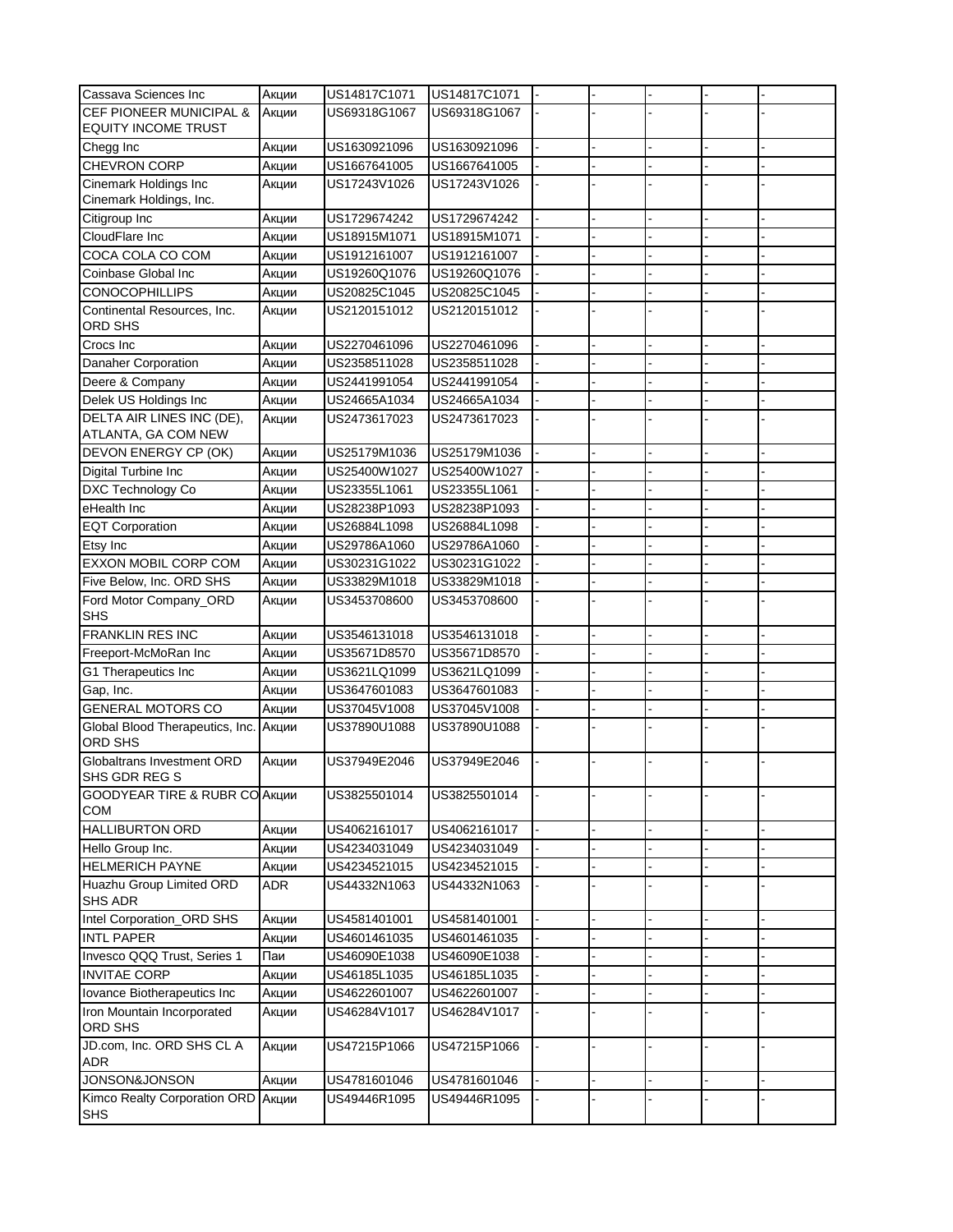| KOHLS CP                                     | Акции      | US5002551043 | US5002551043 |  |  |  |
|----------------------------------------------|------------|--------------|--------------|--|--|--|
| LAS VEGAS SANDS CORP                         | Акции      | US5178341070 | US5178341070 |  |  |  |
| Li Auto Inc                                  | Акции      | US50202M1027 | US50202M1027 |  |  |  |
| Macerich Co                                  | Паи        | US5543821012 | US5543821012 |  |  |  |
| Macy"s Inc                                   | Акции      | US55616P1049 | US55616P1049 |  |  |  |
| Masco Corporation                            | Акции      | US5745991068 | US5745991068 |  |  |  |
| MasterCard Incorporated ORD                  | Акции      | US57636Q1040 | US57636Q1040 |  |  |  |
| SHS CL A                                     |            |              |              |  |  |  |
| MercadoLibre, Inc.                           | Акции      | US58733R1023 | US58733R1023 |  |  |  |
| MERCK & CO.INC.                              | Акции      | US58933Y1055 | US58933Y1055 |  |  |  |
| Meta Platforms Inc                           | Акции      | US30303M1027 | US30303M1027 |  |  |  |
| <b>MICRON TECH</b>                           | Акции      | US5951121038 | US5951121038 |  |  |  |
| Microsoft Corporation_ORD                    | Акции      | US5949181045 | US5949181045 |  |  |  |
| <b>SHS</b>                                   |            |              |              |  |  |  |
| MicroStrategy Inc                            | Акции      | US5949724083 | US5949724083 |  |  |  |
| MMC NORILSK NICKEL ORD                       | ADR        | US55315J1025 | US55315J1025 |  |  |  |
| <b>SHS ADR</b>                               |            |              |              |  |  |  |
| MOBILE TELESYSTEMS ORD ADR<br><b>SHS ADR</b> |            | US6074091090 | US6074091090 |  |  |  |
| Moderna Inc                                  | Акции      | US60770K1079 | US60770K1079 |  |  |  |
| Netflix, Inc.                                | Акции      | US64110L1061 | US64110L1061 |  |  |  |
| Newmont Goldcorp Corp                        | Акции      | US6516391066 | US6516391066 |  |  |  |
| Nokia Corporation ORD SHS                    | <b>ADR</b> | US6549022043 | US6549022043 |  |  |  |
| ADR REM DE                                   |            |              |              |  |  |  |
| NOVOLIPETSK STEEL<br>(NLMK) ORD SHS GDR      | <b>ADR</b> | US67011E2046 | US67011E2046 |  |  |  |
| <b>NRG ENERGY INC</b>                        | Акции      | US6293775085 | US6293775085 |  |  |  |
| NVIDIA Corporation_ORD SHS Акции             |            | US67066G1040 | US67066G1040 |  |  |  |
| Occidental Petroleum                         | Акции      | US6745991058 | US6745991058 |  |  |  |
| <b>Corporation ORD SHS</b>                   |            |              |              |  |  |  |
| Oil States International Inc                 | Акции      | US6780261052 | US6780261052 |  |  |  |
| Ollie"s Bargain Outlet Holdings Акции        |            | US6811161099 | US6811161099 |  |  |  |
| Inc                                          |            |              |              |  |  |  |
| ONEOK, Inc.                                  | Акции      | US6826801036 | US6826801036 |  |  |  |
| Ozon Holdings PLC                            | Акции      | US69269L1044 | US69269L1044 |  |  |  |
| Palantir Technologies Inc                    | Акции      | US69608A1088 | US69608A1088 |  |  |  |
| PAYPAL HOLDINGS INC                          | Акции      | US70450Y1038 | US70450Y1038 |  |  |  |
| Peloton Interactive Inc                      | Акции      | US70614W1009 | US70614W1009 |  |  |  |
| PFIZER INC COM                               | Акции      | US7170811035 | US7170811035 |  |  |  |
| Phillips 66 ORD SHS                          | Акции      | US7185461040 | US7185461040 |  |  |  |
| PVH Corp._ORD SHS                            | Акции      | US6936561009 | US6936561009 |  |  |  |
| QIWI plc ORD SHS CL B ADR                    | Акции      | US74735M1080 | US74735M1080 |  |  |  |
| QUALCOMM INC COM                             | Акции      | US7475251036 | US7475251036 |  |  |  |
| Roku, Inc. ORD SHS CL A                      | Акции      | US77543R1023 | US77543R1023 |  |  |  |
| ROS AGRO PLC ORD SHS<br><b>GDR</b>           | Акции      | US7496552057 | US7496552057 |  |  |  |
| Royal Caribbean Cruises<br>Ltd_ORD SHS       | Акции      | LR0008862868 | LR0008862868 |  |  |  |
| Salesforce Inc                               | Акции      | US79466L3024 | US79466L3024 |  |  |  |
| Sarepta Therapeutics Inc                     | Акции      | US8036071004 | US8036071004 |  |  |  |
| <b>SCHLUMBERGER</b>                          | Акции      | AN8068571086 | AN8068571086 |  |  |  |
| LTDAN8068571086                              |            |              |              |  |  |  |
| Seagate Technology Holdings<br><b>PLC</b>    | Акции      | IE00BKVD2N49 | IE00BKVD2N49 |  |  |  |
| Sempra Energy                                | Акции      | US8168511090 | US8168511090 |  |  |  |
| SHOPIFY INC - CLASS A                        | Акции      | CA82509L1076 | CA82509L1076 |  |  |  |
| Snap Inc ORD SHS CL A                        | Акции      | US83304A1060 | US83304A1060 |  |  |  |
| SOUTHWESTERN ENERGY                          | Акции      | US8454671095 | US8454671095 |  |  |  |